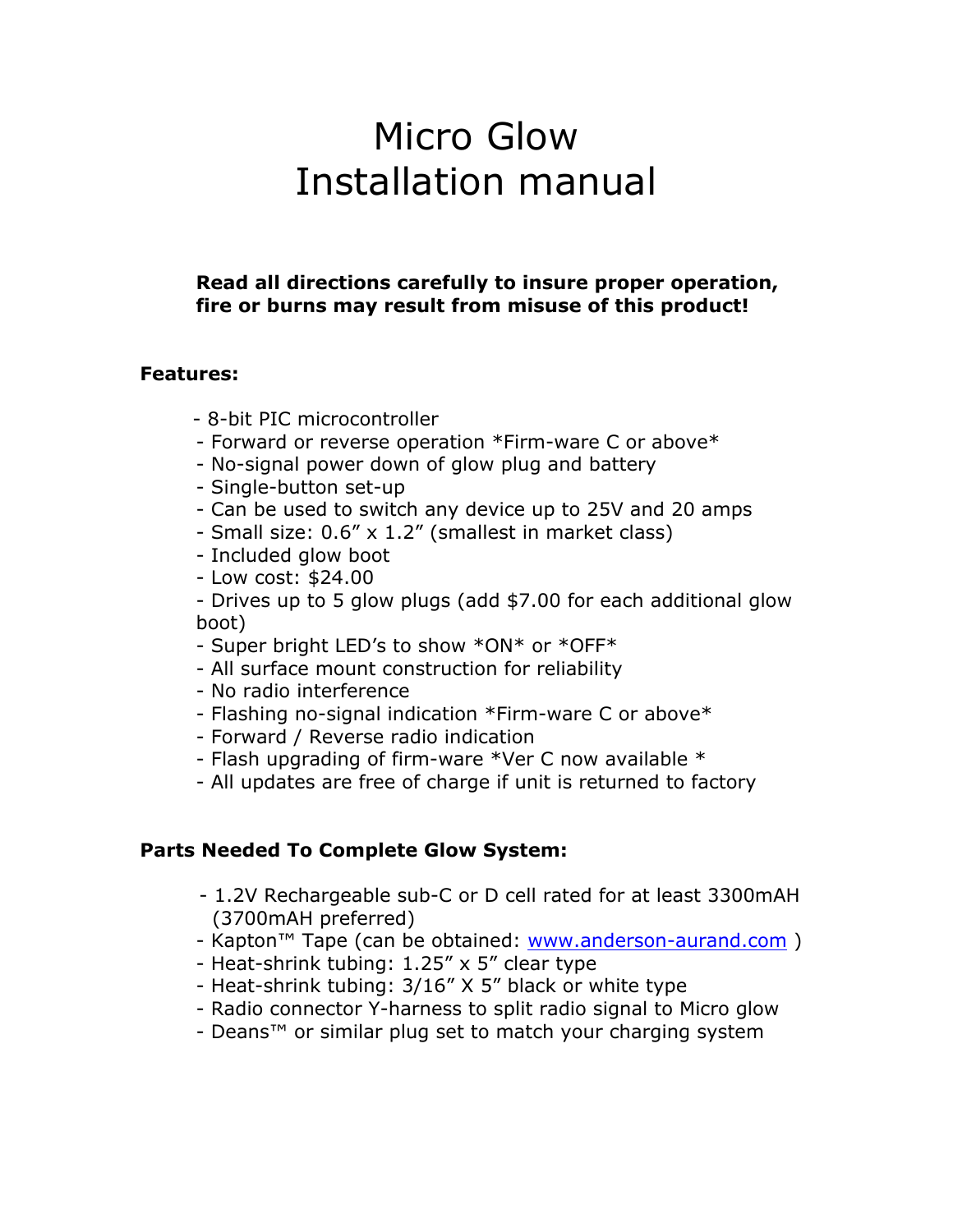*Note: Make sure your charger supports single cell charging. If not please contact Anderson-Aurand for a charger for use with this device!* 

# **Pre-Installation:**

Begin by soldering on the male Deans<sup>™</sup> (or your preferred brand of male plug) onto the stripped power cables on the Micro Glow system. The red 16 gauge wire is the positive input from your 1.2V cell and it should be soldered to the power connector. The black 16 gauge wire is the negative or ground wire, and it is also soldered to the power connector.

The provided #6 solder lug and glow boot is ready to mount to your engine. The #6 lug goes to a grounded engine bolt and should need no other modifications. If your application requires modifications of any type please contact Anderson-Aurand for approval of the modifications or your warranty is VOID and a potentially dangerous situation could arise!

## **Prepare Your Battery For Use:**

Solder 16 gauge wires to your 3300mAH or larger cell. Begin by cutting a length of red 16 gauge wire of suitable length for your installation, and make a black 16ga wire of similar length. Solder the wires to the cell, observing correct polarity (red is goes to  $+$ , black goes to -) and wrap the cell including solder connections in Kapton™\* tape.

*\*Kapton tape is not included in kit; contact Anderson-Aurand to order or purchase a ready-to-go system (Kapton™ tape is a hightemperature tape used in the electronics industry for many purposes including high-temp applications like battery pack construction).* 

# **Prepare To Install In Aircraft:**

*Note: Leave transmitter off at this time (if using a non-failsafe receiver or one known to glitch with the transmitter off disconnect all servos from the receiver to prevent servo and airframe damage).* 

Plug radio connector into the Y-harness. Now turn on receiver power and note what color the flashing LED is, then turn off power.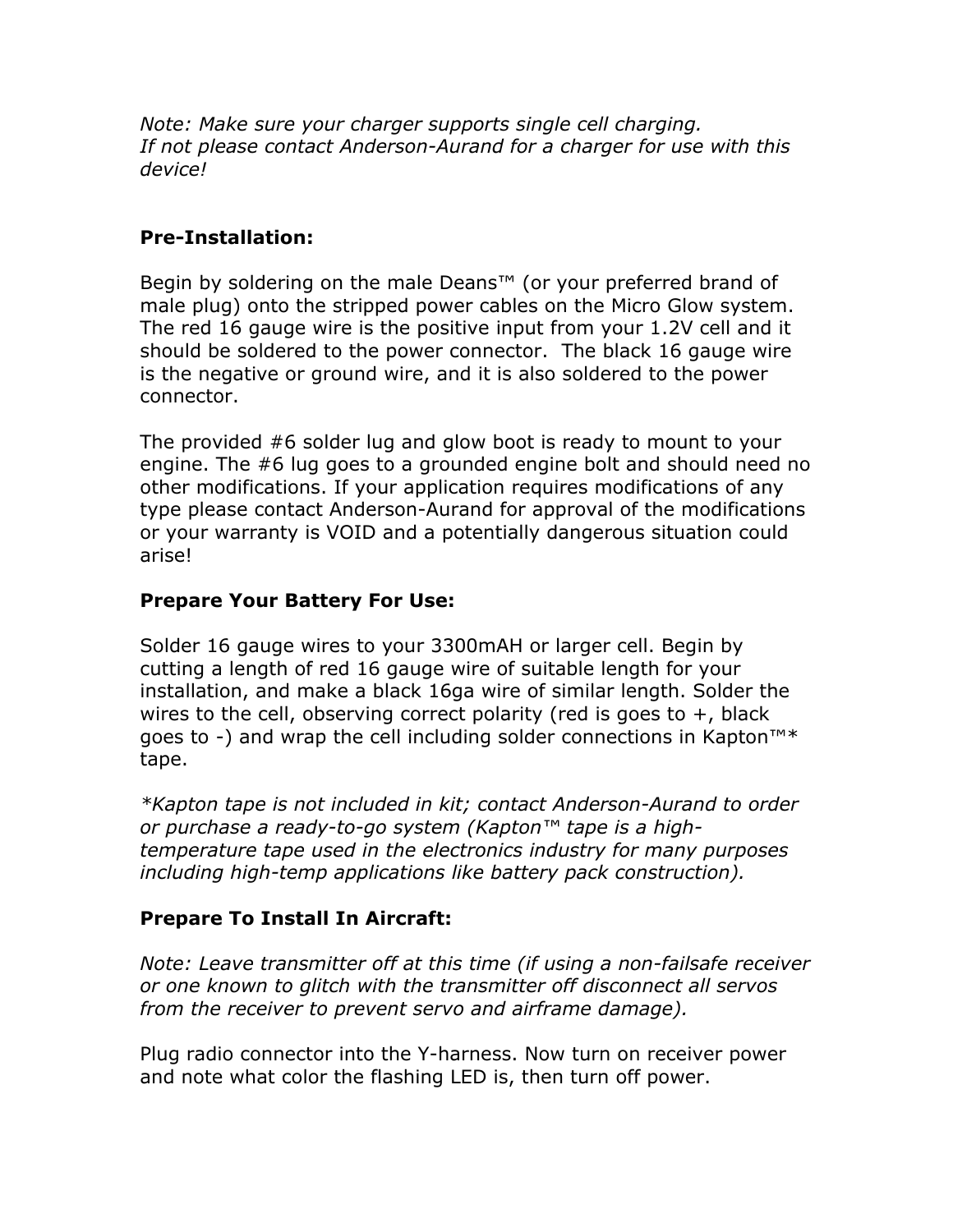If the led that is flashing green with the transmitter off then the Micro Glow is set for normal servo operation. If it's flashing red then Micro Glow is in reverse mode\*.

\*This is based on Futaba radio operation and other brands such as JR, Airtronics, Hitec, and others may vary. It makes no real difference yet and is only a guide to set the direction to match your throttle servos travel direction.

## **Set-Up Your Micro Glow:**

You should have the Micro Glow plugged into the radio's Y-harness at this time but you do not need to have the glow battery or glow boot attached yet.

Begin by turning on power to the plane. The transmitter should be off at this time.

Observe again what color the LED is.

Turn the transmitter on, put throttle in the IDLE position and then move the throttle up 3 detents. Press and hold the programming button on the Micro Glow for 1 to 3 Seconds. Once released the Micro Glow will flash rapidly and store the setting\*.

\*Remember trim settings if used and set the unit to 3 clicks above where the engine would be in the low idle position.

If the green led is not lit in the full down or idle position, then press and hold (for 1-3 seconds) the Micro Glow programming button while throttle stick is in the idle position. If the led is not green at or below your new set point it must be reprogrammed to fit your radio, see below.

#### **Forward / Reverse Programming:**

Only the radio connecter should be connected to the Y of the receiver. There is no reason to have the glow plug or glow battery connected, but reprogramming could take place even if they were connected.

*Note: Transmitter must be off for this procedure.*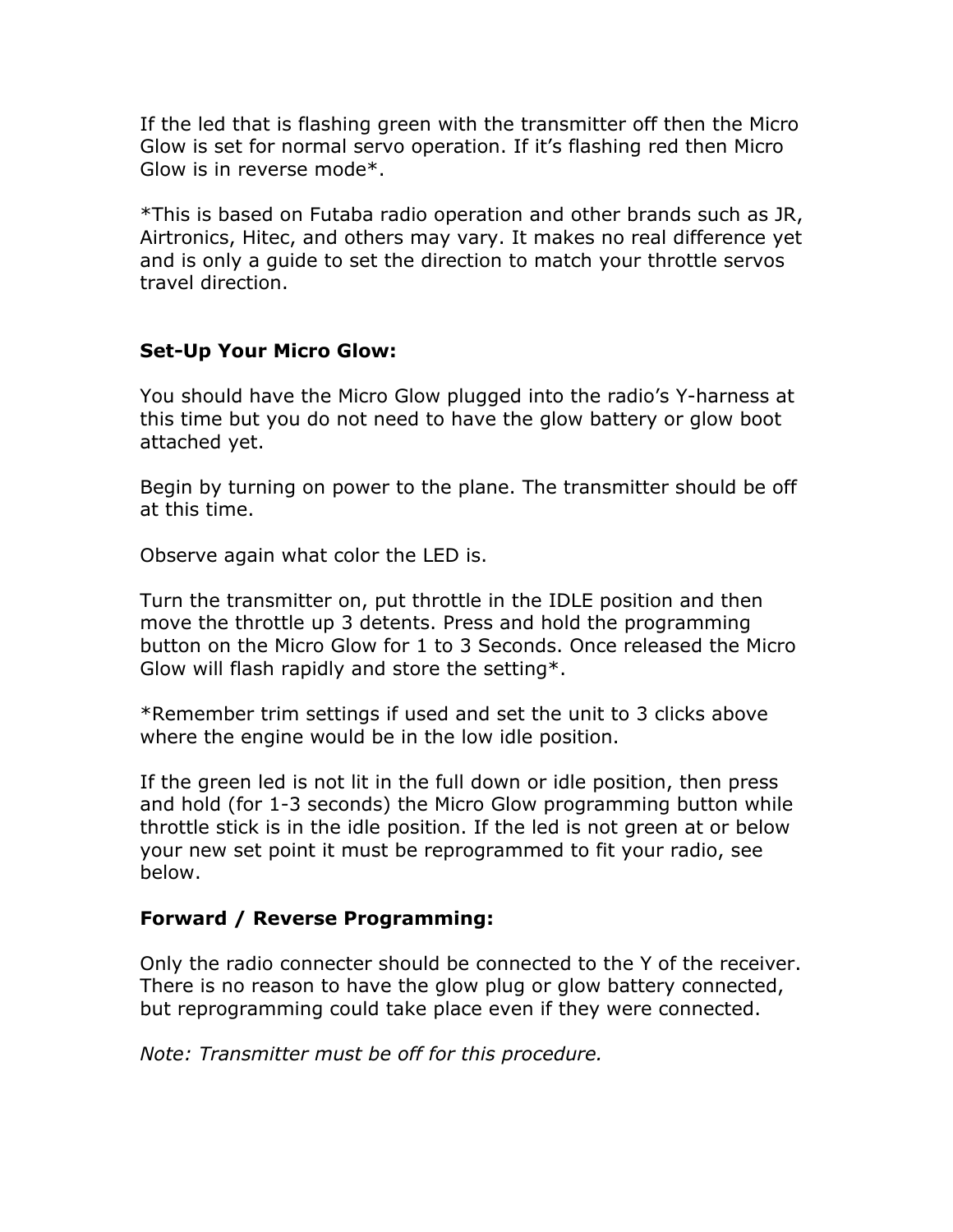Press and hold the programming button while you turn on the receiver power. Wait for the led to change to the color other than you observed before with the transmitter off. Once the led has gone red you are in reverse mode, and green means you are in normal mode. Release button and turn receiver power off. Wait 1-3 seconds and power-up receiver and note the flashing LED's color. It should now be the opposite color than it was when we began. If not, reprogram again until desired operating mode is attained.

# **Setup Continued:**

Move transmitter throttle stick to 50% travel and power-up transmitter and receiver. Press and hold the Micro Glow programming button for 1-3 seconds and release. Now, pull the throttle stick back to idle position noting that the led MUST be green for the bottom 49% of the stick travel or the Micro Glow needs to be reversed (see above). Verify this by moving stick to the upper 51% or the stick travel: If the LED is green there the Micro Glow does indeed need to be reversed. Reprogram as indicated above until the stick can be lowered to the lower 49% of the stick travel and led is Green! You may set the turn on point as needed by simply placing stick in 50% point and pressing the Micro Glow programming button and releasing it again.

## **Final Set-up and Checks:**

Connect the glow battery source (1.2V 3300mAH or larger capacity) cell to the Micro Glow power connector. Make sure the #6 ground lug is mounted to an engine mounting bolt. To attach glow boot to plug firmly grasp the black boot and pull back the red wire, then push the boot down until just the top part of the boot is resting on the top of the plug and release the red wire. Make sure your connected to your throttle channel and power up transmitter move throttle stick and set trim to were a high idle would be. Now power-up receiver and make sure your throttle is set properly to where high idle would be, then press and hold the Micro Glow programming button for 1-3 seconds. The LED should flash rapidly both LED's 20 times and then the LED should turn Green. This is when your glow is ON once you pass this set point the Led should go RED when the throttle is OFF. You may reprogram as many times as needed until you are happy with the settings.

*Tip: If your idle is set to high your glow battery life will be reduced, likewise if it is set too low you may have starting issues. Adjust as needed before closing up the area where the device is mounted.*